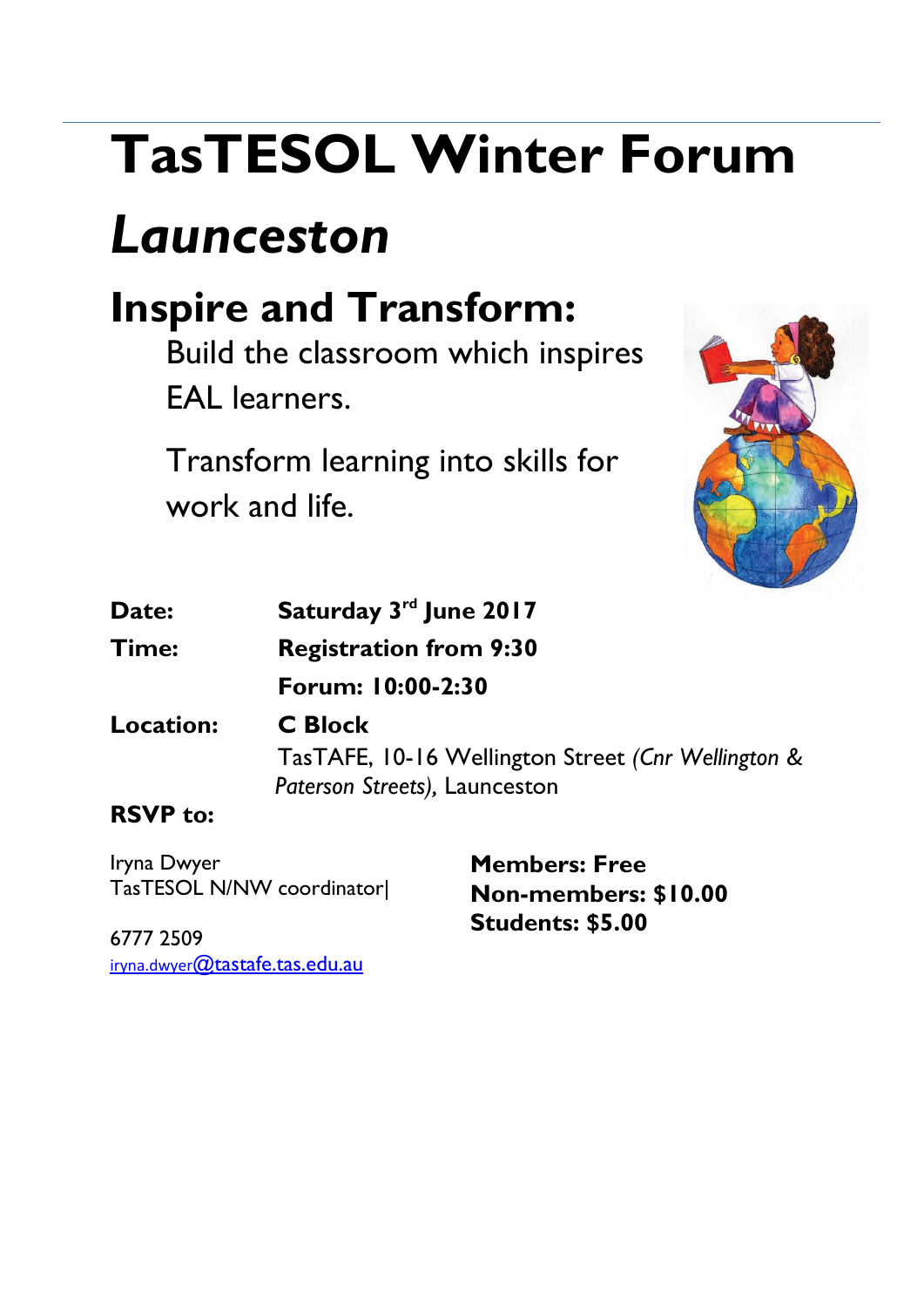| <b>The Program</b>                         |                                                                                                           |                                                                                                    |  |  |
|--------------------------------------------|-----------------------------------------------------------------------------------------------------------|----------------------------------------------------------------------------------------------------|--|--|
| <b>Registration</b><br>9.30 a <sub>m</sub> |                                                                                                           |                                                                                                    |  |  |
| 10.00                                      | Welcome<br>C1.11                                                                                          |                                                                                                    |  |  |
| 10.15                                      | <b>Panel Q&amp;A discussion - The Migrant Student</b><br><b>Experience</b><br><b>Mary Brooke</b><br>C1.11 |                                                                                                    |  |  |
| 11.00                                      | <b>Morning tea (provided)</b>                                                                             |                                                                                                    |  |  |
| 11.30                                      | <b>SEE and ACSF: how do</b><br>they connect?<br>Irena Allen<br>CI.II                                      | <b>Readability support for</b><br>text evaluation<br>Vicki Walker<br>C3.04                         |  |  |
| 12.15                                      | <b>Lunch</b> (not provided)                                                                               |                                                                                                    |  |  |
| 1.00                                       | <b>Capturing ACSF</b><br>indicators within the<br><b>CSWE</b><br>Di Hollins<br>C1.11                      | <b>Expanding students'</b><br>vocabulary and having<br>fun too!<br><b>Marlene Chesney</b><br>C3.02 |  |  |
| 1.45                                       | Edisons in the language classroom<br>Ken Draeger [MyBrick]<br>C1.11                                       |                                                                                                    |  |  |
| 2.25                                       | C1.11                                                                                                     | <b>Close</b>                                                                                       |  |  |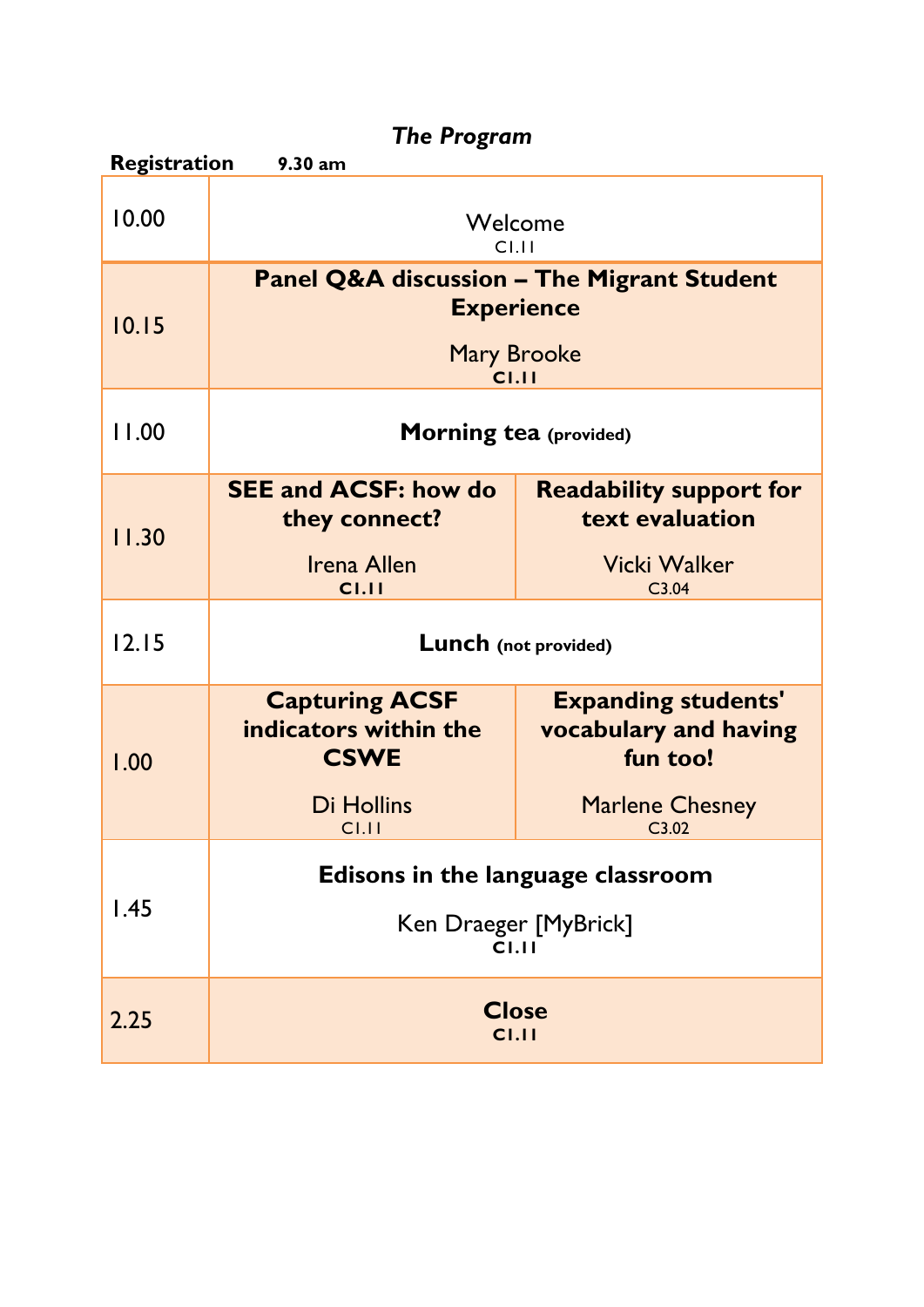#### *Session descriptions*

|       | <b>Panel Q&amp;A discussion – The Migrant Student</b>                                                                                                                                                                                                                                                                                                                                                                                                                                                                                                                                                                                                                                 |
|-------|---------------------------------------------------------------------------------------------------------------------------------------------------------------------------------------------------------------------------------------------------------------------------------------------------------------------------------------------------------------------------------------------------------------------------------------------------------------------------------------------------------------------------------------------------------------------------------------------------------------------------------------------------------------------------------------|
| 10.15 | <b>Experience</b>                                                                                                                                                                                                                                                                                                                                                                                                                                                                                                                                                                                                                                                                     |
|       | Mary Brooke                                                                                                                                                                                                                                                                                                                                                                                                                                                                                                                                                                                                                                                                           |
|       | This interactive Q&A session gives you the chance to find out everything you'd like to<br>know about what it's like to be a migrant student in Tasmania, but have been afraid<br>or unable to ask! The panel will comprise students currently working towards the<br>Certificate IV in Spoken and Written English, and who have been studying and living in<br>Australia for several years - many from a beginner level. Come prepared with<br>questions, as this session aims to deepen practitioners' understanding of the student<br>and migrant experience, and of the particular educational and emotional challenges<br>that students from different cultural backgrounds face. |
|       | C1.11                                                                                                                                                                                                                                                                                                                                                                                                                                                                                                                                                                                                                                                                                 |
| 11.30 | <b>SEE and ACSF: how do they connect?</b>                                                                                                                                                                                                                                                                                                                                                                                                                                                                                                                                                                                                                                             |
|       | <b>Irena Allen and Meg Watson</b>                                                                                                                                                                                                                                                                                                                                                                                                                                                                                                                                                                                                                                                     |
|       | SEE into the future. How might the new contract affect you: the possibilities and<br>challenges. Also includes student profiles, and using benchmark tools.                                                                                                                                                                                                                                                                                                                                                                                                                                                                                                                           |
|       | $C$ <sub>1.11</sub>                                                                                                                                                                                                                                                                                                                                                                                                                                                                                                                                                                                                                                                                   |
|       | Readability support for text evaluation                                                                                                                                                                                                                                                                                                                                                                                                                                                                                                                                                                                                                                               |
|       | Vicki Walker                                                                                                                                                                                                                                                                                                                                                                                                                                                                                                                                                                                                                                                                          |
|       | I would like to share how I used the basic tools available on Microsoft Word when<br>asked to develop assessment and teaching tasks in two TasTAFE programs. Particular<br>focus will be given to determining if written texts are level appropriate.                                                                                                                                                                                                                                                                                                                                                                                                                                 |
|       | C3.04                                                                                                                                                                                                                                                                                                                                                                                                                                                                                                                                                                                                                                                                                 |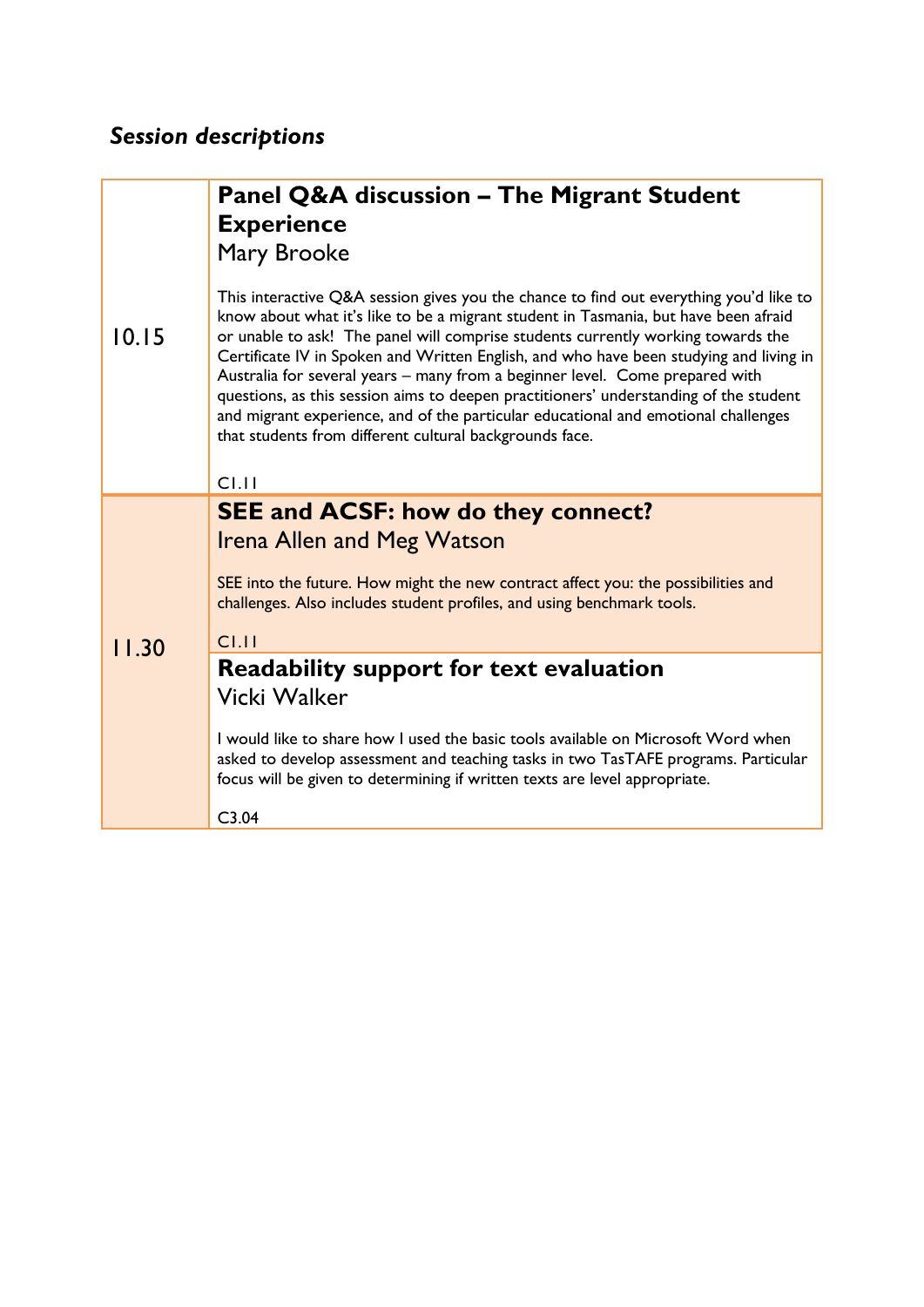|      | <b>Capturing ACSF indicators within the CSWE</b><br><b>Di Hollins</b><br><b>TBA</b><br>C1.11                                                                                                                                                                                                                                                                                                                                                                                                                                                                                                                                                                                                                                                                                                                                |
|------|-----------------------------------------------------------------------------------------------------------------------------------------------------------------------------------------------------------------------------------------------------------------------------------------------------------------------------------------------------------------------------------------------------------------------------------------------------------------------------------------------------------------------------------------------------------------------------------------------------------------------------------------------------------------------------------------------------------------------------------------------------------------------------------------------------------------------------|
|      | <b>Expanding students' vocabulary and having fun too!</b><br><b>Marlene Chesney</b>                                                                                                                                                                                                                                                                                                                                                                                                                                                                                                                                                                                                                                                                                                                                         |
| 1.00 | How can we help EAL, literacy and mainstream English learners remember all those<br>new words? If students can link the words they know already to new words, then<br>their learning is improved. To accomplish these connections, students need to<br>become familiar with common prefixes, suffixes and Latin and Greek roots. This<br>knowledge not only increases the students' vocabulary, but also improves their<br>decoding and spelling skills. Also, as most words pertaining to Science, Mathematics,<br>Social Studies and other complex content areas are of Latin and Greek origin, this<br>gives further support to the incorporation of their instruction in schools.<br>This interactive and practical session is applicable to teachers teaching EAL/English at<br>all levels and in any sector.<br>C3.02 |
|      | Edisons in the language classroom<br>Ken Draeger [MyBrick]                                                                                                                                                                                                                                                                                                                                                                                                                                                                                                                                                                                                                                                                                                                                                                  |
| 1.45 | Ken will outline the features of this flexible little robot, which is finding its way into<br>the Schools and colleges of Tasmania. As the importance of STEM is emphasised<br>nationally, how can we incorporate this technology into our language classroom?<br>C1.11                                                                                                                                                                                                                                                                                                                                                                                                                                                                                                                                                     |

#### **TasTESOL** *– General Information*

Tasmania has a vibrant community of highly skilled teachers and tutors, dedicated to teaching ESOL through a range of education **providers** and training institutions. ('ESL' or 'ESOL' is now more commonly labelled EAL/D: English as an Additional Language or Dialect).

The purpose of TasTESOL is to support teachers in their work of helping speakers of other languages develop English skills. It provides opportunities for EAL/D teachers to meet socially and for professional development reasons in a friendly and supportive atmosphere. TasTESOL holds [events t](http://tastesol.org.au/events/)hroughout the year: forums/discussions and an annual state-wide conference.

Also, through its affiliation with the Australian Council of TESOL Associations [\(ACTA\)](http://tastesol.org.au/affiliations-and-contacts/), TasTESOL provides its members with access to current research, [resources a](http://tastesol.org.au/resources/)nd opinions on English language matters and gives them a voice on national and international issues.

[Membership i](http://tastesol.org.au/membership/)s open to anyone with an interest in the TESOL or EAL/D field.